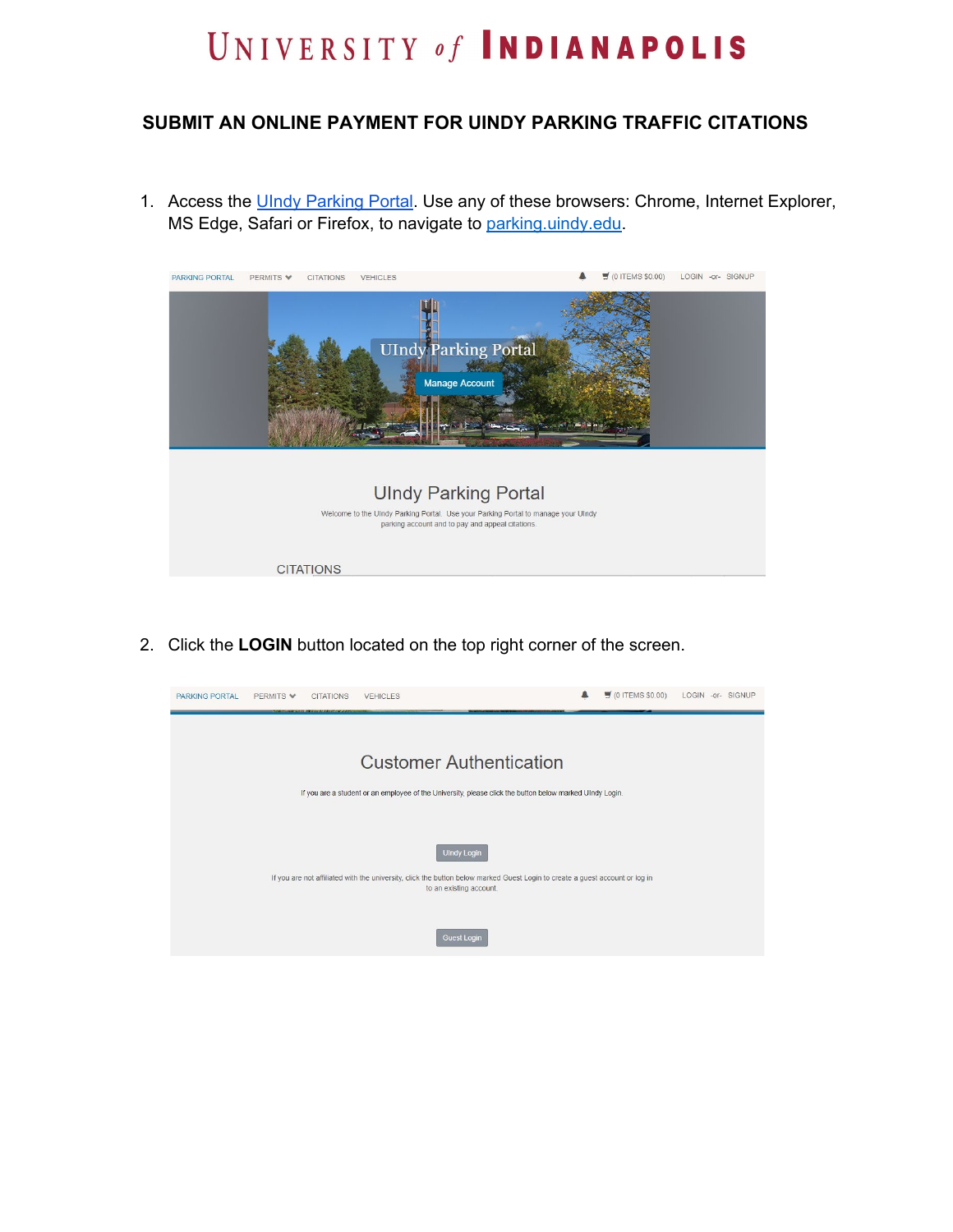3. UIndy employees and students will click on the **UIndy Login** button and use their UIndy username and password to access their account. Visitors must click on the **Signup** button (top right corner of the screen) to create a *Guest Account* before signing in.

| PARKING PORTAL | PFRMITS V                              | <b>CITATIONS</b> | <b>VEHICLES</b>                                                                                                  |                                                                            | $\blacksquare$          | (01TEMS \$0.00)     | Welcome, Michael |
|----------------|----------------------------------------|------------------|------------------------------------------------------------------------------------------------------------------|----------------------------------------------------------------------------|-------------------------|---------------------|------------------|
|                |                                        |                  | <b>UIndy Parking Portal</b><br>Welcome to the UIndy Parking Portal. Use your Parking Portal to manage your UIndy |                                                                            |                         |                     |                  |
|                | <b>CITATIONS</b>                       |                  |                                                                                                                  | parking account and to pay and appeal citations.<br><b>Citation Number</b> |                         |                     |                  |
|                | <b>View Your Citations</b>             |                  | $\overline{2}$                                                                                                   |                                                                            | $-OR-$                  |                     |                  |
|                | View Your Appeals<br>View Your Letters |                  | 1<br>$\overline{2}$                                                                                              | <b>State</b><br><b>INDIANA</b>                                             | ۰                       | <b>Plate Number</b> |                  |
|                |                                        |                  |                                                                                                                  |                                                                            | <b>Search Citations</b> |                     |                  |

4. Click on the **Citations** button located on the top left side of the screen. This will provide you with a list of all citations issued to you and their current status.

|            |               |                |                   | <b>View your Parking Citations</b><br>Below is a list of the citations associated with the vehicles in your account. |           |                                 |                          |
|------------|---------------|----------------|-------------------|----------------------------------------------------------------------------------------------------------------------|-----------|---------------------------------|--------------------------|
|            |               |                |                   | 登 Edit this page                                                                                                     |           |                                 |                          |
|            |               |                |                   |                                                                                                                      |           | YOUR CITATION(S) TOTAL \$100.00 | <b>Add To Basket</b>     |
| Citation # | <b>Status</b> | <b>Balance</b> | <b>Issue Date</b> | <b>License Plate</b>                                                                                                 | Location  | <b>Appeal this Citation</b>     | <b>Pay this Citation</b> |
| C6229      | Unpaid        | \$50.00        | 09/18/2018        | $AV8***$                                                                                                             | Lot 22A   | Cite is too old to appeal       | <b>Add to Basket</b>     |
| C200100001 | Unpaid        | \$50.00        | 02/12/2019        | $AV8***$                                                                                                             | $1$ of 11 | Appeal                          | Add to Basket            |

5. Click on the **Add to Basket** button located to the right of *Your Citation(s) Total*. If you prefer to only pay a specific citation, click on the **Add to Basket** button located to the right of the appropriate citation.

|                            |                      | <b>View Cart</b>                                                                                                                                                                                      |         |                |
|----------------------------|----------------------|-------------------------------------------------------------------------------------------------------------------------------------------------------------------------------------------------------|---------|----------------|
|                            |                      | Review your order.<br>Select your method of payment. (If only one payment method is available, your payment information is selected automatically)<br>Click Pay Now to proceed with your transaction. |         |                |
| Qty                        | Type                 | Description                                                                                                                                                                                           | Amount  | <b>Actions</b> |
| $\overline{1}$<br>Citation |                      | C6229 - Converted Citation                                                                                                                                                                            | \$5000  | <b>Remove</b>  |
| $\mathbf{1}$<br>Citation   |                      | C200100001 - Parking in restricted area                                                                                                                                                               | \$50.00 | Remove         |
|                            |                      | Due Now: \$100,00                                                                                                                                                                                     |         |                |
|                            |                      | <b>Add Citations</b><br><b>Cancel Purchase</b><br><b>Add Permits</b>                                                                                                                                  |         |                |
|                            |                      | Checkout                                                                                                                                                                                              |         |                |
|                            | <b>Email Address</b> |                                                                                                                                                                                                       |         |                |
|                            | nolotm@uindy.edu     |                                                                                                                                                                                                       |         |                |
|                            |                      | Pay Now                                                                                                                                                                                               |         |                |